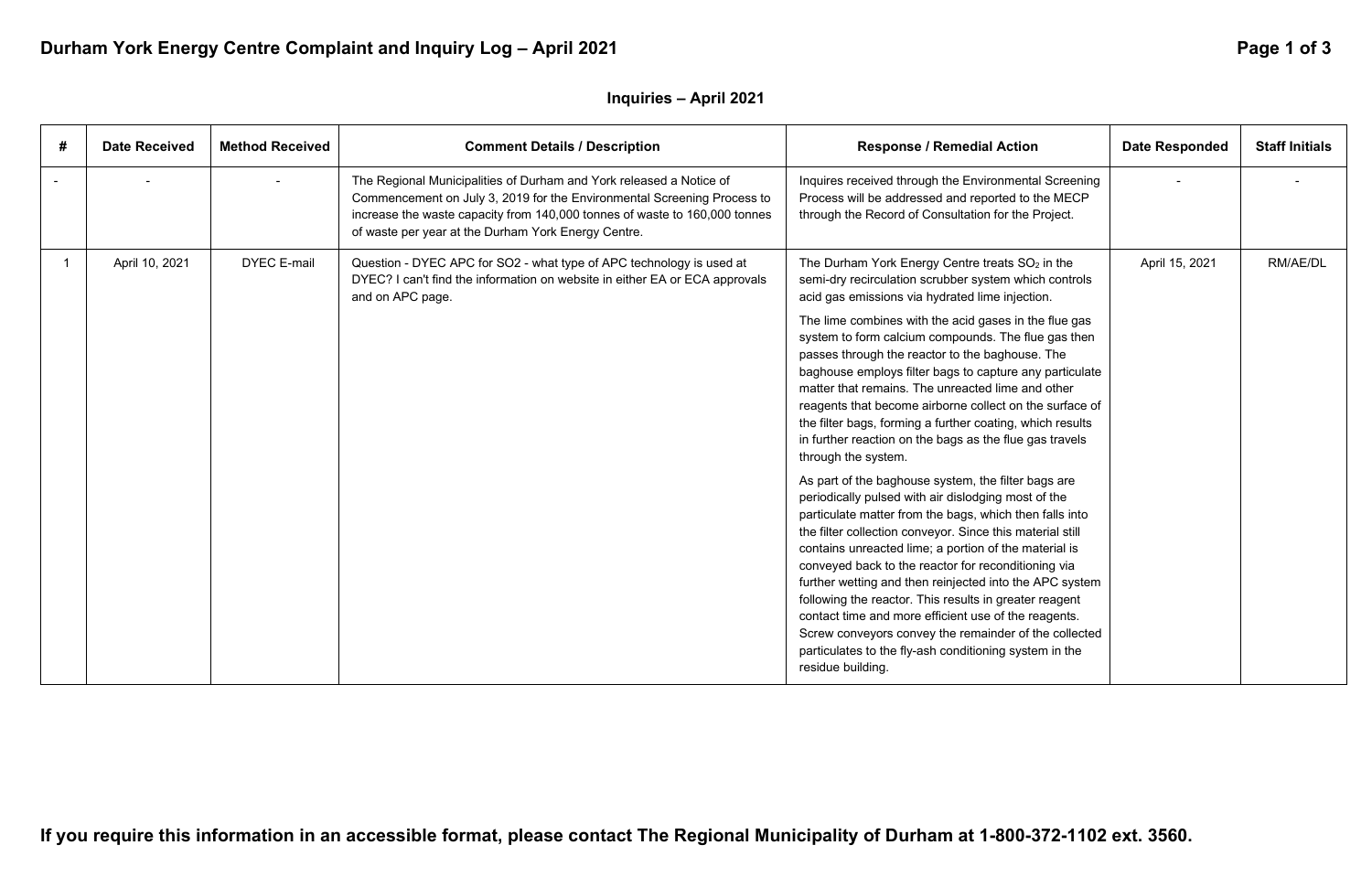# Durham York Energy Centre Complaint and Inquiry Log - April 2021 **Page 2 of 3** Page 2 of 3

## **Total Inquiries – April 2021**



| <b>Inquiry Type</b>                                                                | Total by I |
|------------------------------------------------------------------------------------|------------|
| Total Project Team Inquiries received this month by project web email / telephone: |            |
| Total Covanta Inquiries received this month:                                       | 0          |
| Total Durham Region Council / Committee Inquiries received this month:             | 0          |
| Total Durham Region Call Centre Inquiries received this month:                     | 0          |
| Total Inquiries received from York Region this month:                              | $\Omega$   |
| Total Inquiries received from previous months in 2021 to-date:                     | 8          |
| Total Inquiries received in 2021 to-date:                                          | 9          |